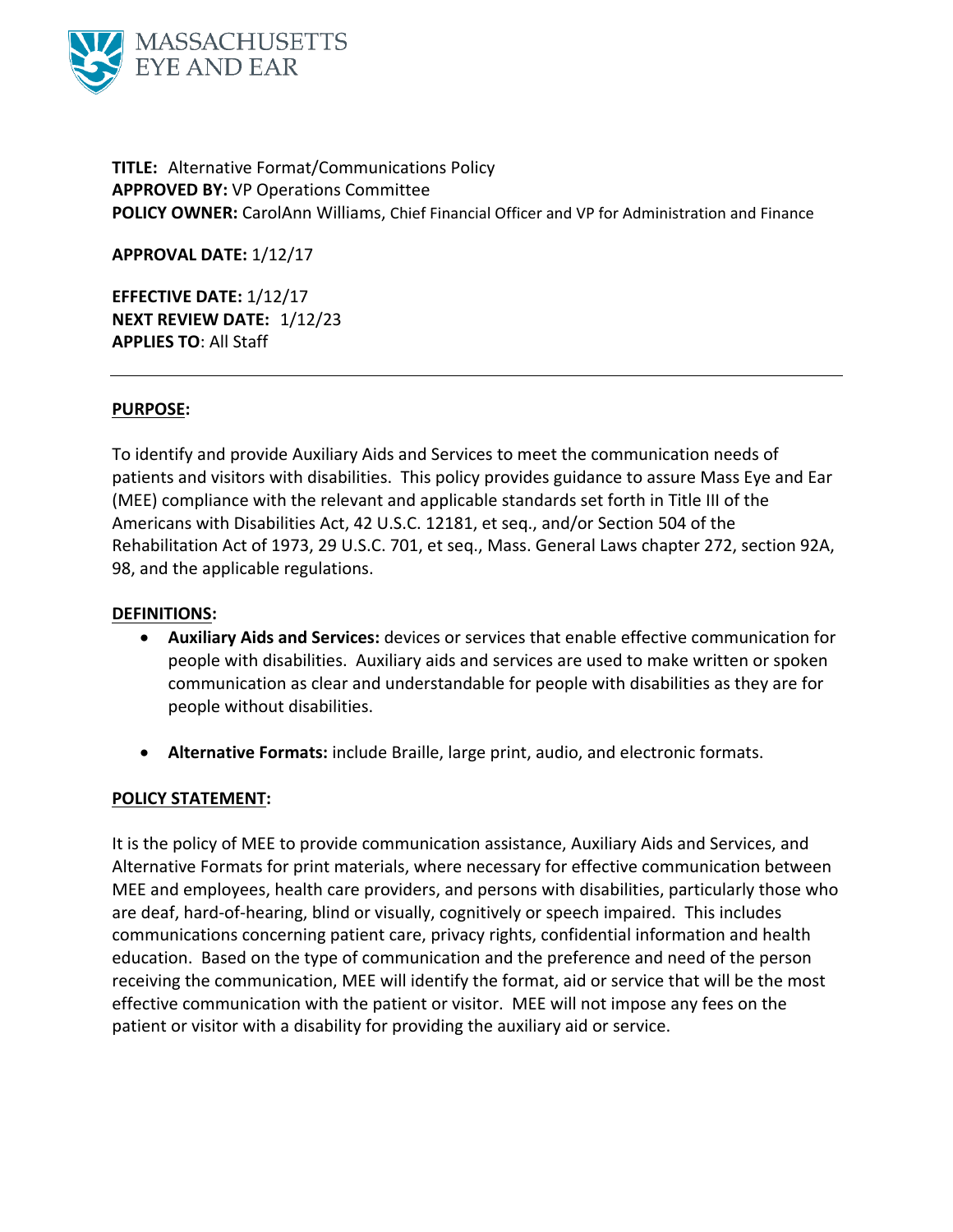

# **PROCEDURES:**

- 1. MEE will be responsible for identifying Auxiliary Aids or Services or Alternative Formats that will provide effective communication of the particular information to the patient or visitor. Prior to the visit when possible, staff should consult with the patient or visitor about his or her need for communication assistance and the kinds of Auxiliary Aids and Services, including alternative communication methods, or Alternative Formats, that will provide effective communication, and as appropriate, document in the patient's medical record the preferred Alternative Format. Although it will accommodate the preferred method whenever possible, MEE is not required to provide the Auxiliary Aid or Service the individual prefers if there is another method that results in effective communication.
- 2. Patients or visitors may request Auxiliary Aids and Services or Alternative Formats by contacting: Interpreter Services Office

243 Charles Street Boston, MA 02114 Email: [InterpreterServicesOffice@MEEI.HARVARD.EDU](mailto:InterpreterServicesOffice@MEEI.HARVARD.EDU) Phone: (617)-573-5572 or Toll Free (844)-393-2327

- 3. Depending on the type of information and the preferred format selected, MEE will deliver the requested information by email, US mail, telephone or compact disc.
- 4. The following formats are considered Auxiliary Aids or Alternative Formats:
	- a. For visually impaired or blind patient or visitor:
		- i. Audio format:
			- 1. Automated phone reading system should be used for information that does not contain protected health information (PHI) and can be provided on a patient's or visitor's phone or similar device.
			- 2. When requested by a patient, MEE may provide information containing PHI in an audio format either by reading the information into a patient's personal recording device or as an MP3 recording.
		- ii. Braille format: should satisfy the Braille Authority of North America's standard (BANA Standards) for printing and binding. Each document should contain all of the text and other content that is contained in the standard print version of the same document that is made available to the public. Non-text content that is used for visual formatting only need not be included.
		- iii. Electronic format: should satisfy WCAG 2.0 Conformance Level AA Success Criteria and be able to be opened in a commonly used software program, such as Microsoft Word or Adobe Reader or Acrobat, and read using text to speech and magnification adaptive technology, including but not limited to JAWS, NVDA, Voice Over and ZoomText.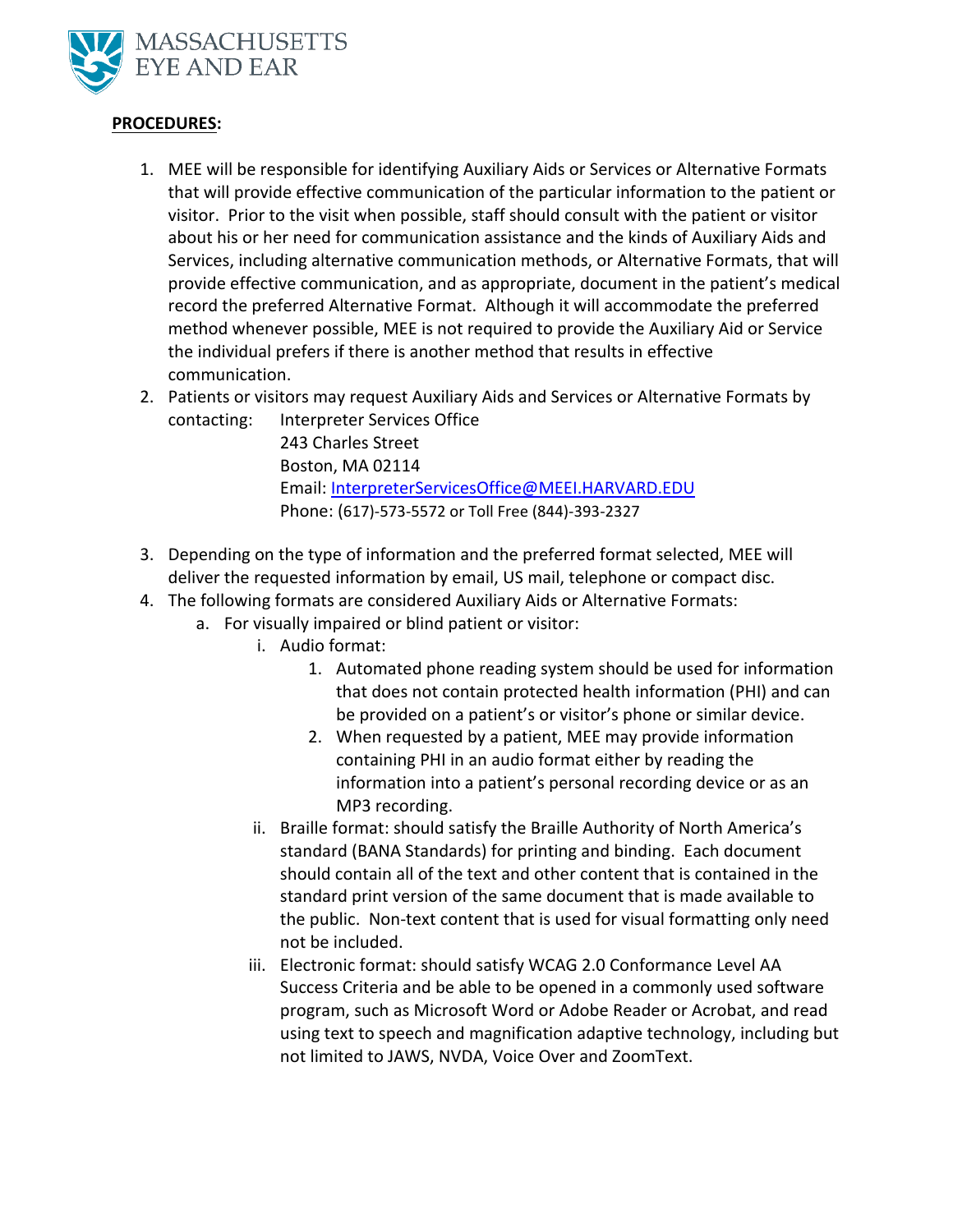

- iv. Large Print format: should be a sans serif font of at least 18 point and should include all of the information contained in the standard print version of the same document.
- b. For deaf or hard of hearing patient or visitor:
	- i. Written forms or information sheets.
	- ii. Video interpreting:
		- 1. ASL American Sign Language
		- 2. Video Interpreting or TDD will be made available to any deaf patient who walks into the hospital or is admitted for inpatient services during his/her hospitalization. Even without advance notice, MEE is able to provide Video Interpreting. This can be arranged through the Interpreter Services Office. A public TDD is also available at the information desk.
	- iii. Relay Services:
		- 1. To use a relay service Dial 711 in Massachusetts or 1-800-439- 0183 from anywhere.
		- 2. TTY users should dial 1-800-439-2370
	- iv. On-site interpreter shall be provided when requested by the patient in advance of the medical appointment. These services are made available through the Massachusetts Commission for the Deaf and Hard of Hearing and are subject to the availability of the interpreter/CART:
		- 1. ASL\* American Sign Language: shall be provided when requested by the patient in advance of the medical appointment subject to availability
		- 2. ASL & CDI\* Certified Deaf Interpreter shall be provided when requested by the patient in advance of the medical appointment subject to availability
		- 3. Tactile\* shall be provided when requested by the patient in advance of the medical appointment subject to availability
		- 4. Computer-aided transcription services (CART) shall be provided when requested by the patient in advance of the medical appointment.
		- 5. Deaf patients being treated in the Emergency Department may request an interpreter by submitting a formal request to Interpreter Services. After hours, requests must be placed with the staff at the main lobby information desk who can access the emergency contact information of the Massachusetts Commission for the Deaf and Hard of Hearing.
- 5. Alternative Formats will be made available within a reasonable time frame to ensure effective communication.
- 6. Use of family members or companions as interpreters is discouraged except in medical emergencies where there is an imminent threat to health or safety and no interpreter is available. Patients may request the assistance of a family member and give permission to the health care team to share information with that individual. In this instance, staff